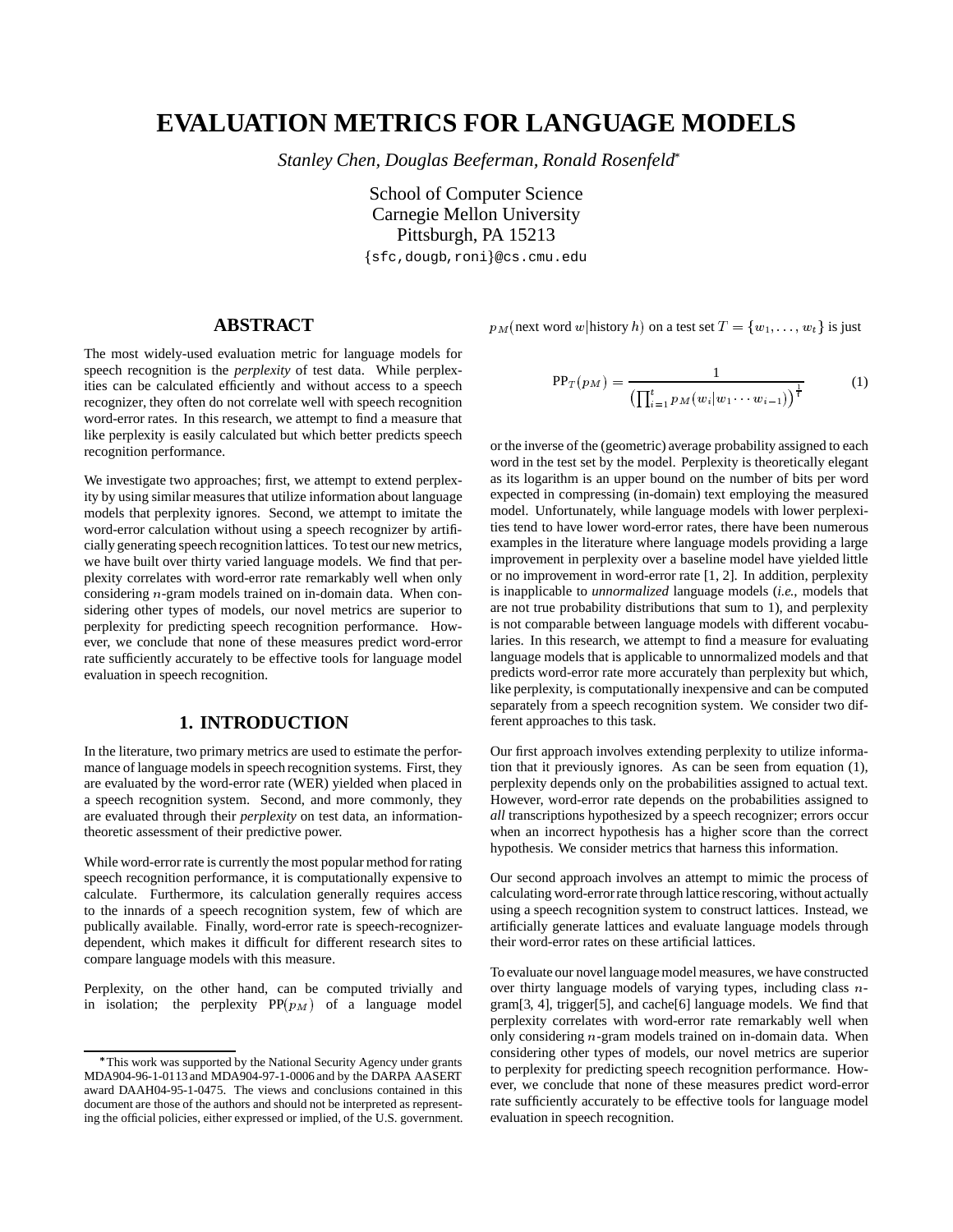## **1.1. Previous Work**

Iyer *et al.*[2] investigate the prediction of speech recognition performance for language models in the Switchboard domain, for trigram models built on differing amounts of in-domain and out-of-domain training data. Over the ten models they constructed, they find that perplexity predicts word-error rate well when only in-domain training data is used, but poorly when out-of-domain text is added. They find that trigram coverage, or the fraction of trigrams in the test data present in the training data, is a better predictor of word-error rate than perplexity. However, it is unclear how to extend  $n$ -gram coverage to comparing other types of models, such as class models or  $n$ -gram models of different order. In addition, this measure cannot distinguish between different models trained on the same data.

They also present techniques for building a decision tree that predicts the relative performance of two models on each word in a test set. Using this decision tree, they are able to predict with high accuracy the relative performance of pairs of trigram models. While this technique seems promising, the features used to build the tree include lexical information such as part-of-speech information and the phonetic lengths of words. In this work, we would like to investigate what is possible with measures like perplexity that ignore detailed lexical information.

#### **1.2. Methodology**

In thisresearch, we investigate speech recognition performance in the Broadcast News domain. We generated narrow-beam lattices with the Sphinx-III recognition system[7] using a trigram model trained on 130M words of Broadcast News text; trigrams occurring only once were excluded from the model. The word-error rates reported in this work were calculated by rescoring these lattices with the given language model.

We created 35 language models, which we divided into two sets. Set A contains only  $n$ -gram models built on Broadcast News training data. The training set size, smoothing,  $n$ -gram order, and  $n$ -gram cutoffs were varied. Set B contains various kinds of models, including  $n$ -gram class models, trigram models enhanced with a cache or triggers,  $n$ -gram models built on out-of-domain data, and models that are an interpolation of  $n$ -gram models built on in-domain and out-of-domain data. In Table 1, we list the language models in each set. The held-out and test sets consist of 22,000 and 28,000 words, respectively, of Broadcast News data.

## **2. PERPLEXITY AND WORD-ERROR RATE**

In Figure 1, we display a graph of word-error rate versus log perplexity for each of the models in sets A and B. The linear correlation between word-error rate and log perplexity seems remarkably strong for the models in set A, which consists of only  $n$ -gram models built on in-domain data, but less so for the models in set B, which is a more disparate collection of models. This indicates that log perplexity may be a good predictor of speech recognition performance when considering only particular types of models.

It seems somewhat surprising that log perplexity, which is measured in *bits* (recall the information theoretic interpretation of perplexity mentioned in Section 1), is correlated with the very different unit of *word errors*. To attempt to shed light on why these two apparently unrelated quantities are related, in Figure 2 we graph the relation-

|                                            | set A |            |                          |                         |
|--------------------------------------------|-------|------------|--------------------------|-------------------------|
|                                            | data  | smooth     | $\boldsymbol{n}$         | d                       |
| $\boldsymbol{n}$                           | (wds) | alg        | $\frac{2}{3}$            | $\mathbf{c}$            |
| $\,1$                                      | 5M    | $K-N[8]$   |                          | $\mathbf{c}$            |
|                                            | 5M    | K-N        | $\overline{\mathcal{L}}$ | $\mathbf{c}$            |
| $\frac{2}{3}$                              | 5M    | $K-N$      |                          | tr                      |
| $\overline{4}$                             | 5M    | K-N        | $\frac{3}{3}$            | tr                      |
| 5                                          | 5M    | K-N        | $\overline{3}$           | tr                      |
|                                            | 5M    | Katz[9]    | $\overline{\mathbf{3}}$  | K                       |
| $\begin{array}{c} 3 \\ 3 \\ 3 \end{array}$ | 5M    | poor       | 3                        | K                       |
|                                            | 10M   | poor       |                          | A                       |
| 3                                          | 25M   | poor       | $\frac{2}{3}$            | A                       |
| 3                                          | 5M    | $K-N(i)$   | $\overline{4}$           | A                       |
| 3                                          | 5M    | $K-N$ (ii) |                          | S                       |
| $\frac{3}{3}$                              | 1M    | $K-N$      | $\frac{2}{3}$            | S                       |
|                                            | 25M   | K-N        | $\overline{\mathbf{4}}$  | S                       |
| 3                                          | 130M  | K-N        | 3                        | A                       |
|                                            | 10M   | $K-N$      | $\overline{4}$           | A                       |
| $\begin{array}{c} 2 \\ 2 \\ 2 \end{array}$ | 25M   | K-N        | $\overline{3}$           | $\overline{\mathbf{S}}$ |
|                                            | 130M  | K-N        | $\overline{4}$           | S                       |

| set B                                      |                            |  |
|--------------------------------------------|----------------------------|--|
| $\boldsymbol{n}$                           | description                |  |
| $\sqrt{2}$                                 | class <i>n</i> -gram model |  |
| $\overline{3}$                             | class $n$ -gram model      |  |
| $\overline{4}$                             | class $n$ -gram model      |  |
| $\frac{3}{3}$                              | trigram model + cache 1    |  |
|                                            | trigram model + cache 2    |  |
| $\begin{array}{c} 3 \\ 3 \\ 3 \end{array}$ | trigram model, Katz        |  |
|                                            | Katz model + triggers 1    |  |
|                                            | Katz model + triggers 2    |  |
| $\begin{array}{c} 2 \\ 3 \\ 4 \end{array}$ | AP news training data      |  |
|                                            | AP news training data      |  |
|                                            | AP news training data      |  |
| $\frac{2}{3}$                              | Switchboard (SWB) data     |  |
|                                            | Switchboard data           |  |
| $\overline{4}$                             | Switchboard data           |  |
| 3                                          | AP and BN models mixed     |  |
| $\overline{4}$                             | AP and BN models mixed     |  |
| 3                                          | SWB and BN models mixed    |  |
| $\overline{4}$                             | SWB and BN models mixed    |  |

Table 1: Language models in sets A and B. The  $n$  column describes the order of the -gram model (*e.g.*, unigram or bigram). The *data* column describes the size of the training set used. In set A, the model labeled (i) excludes all bigrams and trigrams with only one count; the model labeled (ii) excludes all bigrams and trigrams with two or fewer counts. The abbreviation *K-N* stands for Kneser-Ney. The smoothing method *poor* is an algorithm specially designed to perform poorly. In set B, all models are trained on 5M words of data, have no  $n$ -gram cutoffs, and are smoothed with Kneser-Ney smoothing except where otherwise specified.

ship between the language model probability assigned to a word in a test set and the chance that word is transcribed correctly in speech recognition. The dotted lines represent curves for each of the individual models in sets A and B. To generate each curve, we first calculated the probability assigned by the given model to each word in our held-out set, and placed these words in logarithmically-spaced buckets based on these probabilities. Then, from the corresponding speech recognition run we used NIST's *sclite* software to mark each word in the held-outset as correct or incorrect. Finally, we calculated the fraction of words in each bucket that are correct or incorrect.

To relate log perplexity and word-error rate, consider approximating the curves in Figure 2 as a straight line, *i.e.*,

$$
p_M(w \text{ is correct}) \approx a_1 \log p_M(w|h) + a_2
$$

for all models M for some constants  $a_1$  and  $a_2$ , where  $p_M(w|h)$ denotes the language model probability assigned to word  $w$  by model M given history h. Then, for a test set  $T = \{w_1, \ldots, w_t\}$  the expected word accuracy is

$$
\frac{1}{t} \sum_{i=1}^{t} p_M(w_i \text{ is correct}) = \frac{1}{t} \sum_{i=1}^{t} [a_1 \log p_M(w_i|h_i) + a_2]
$$

$$
= -a_1 \log \text{PP}_T(p_M) + a_2
$$

*i.e.*, the expected word accuracy is a linear function of the perplexity. If we make the approximation that word-errorrate is a linearfunction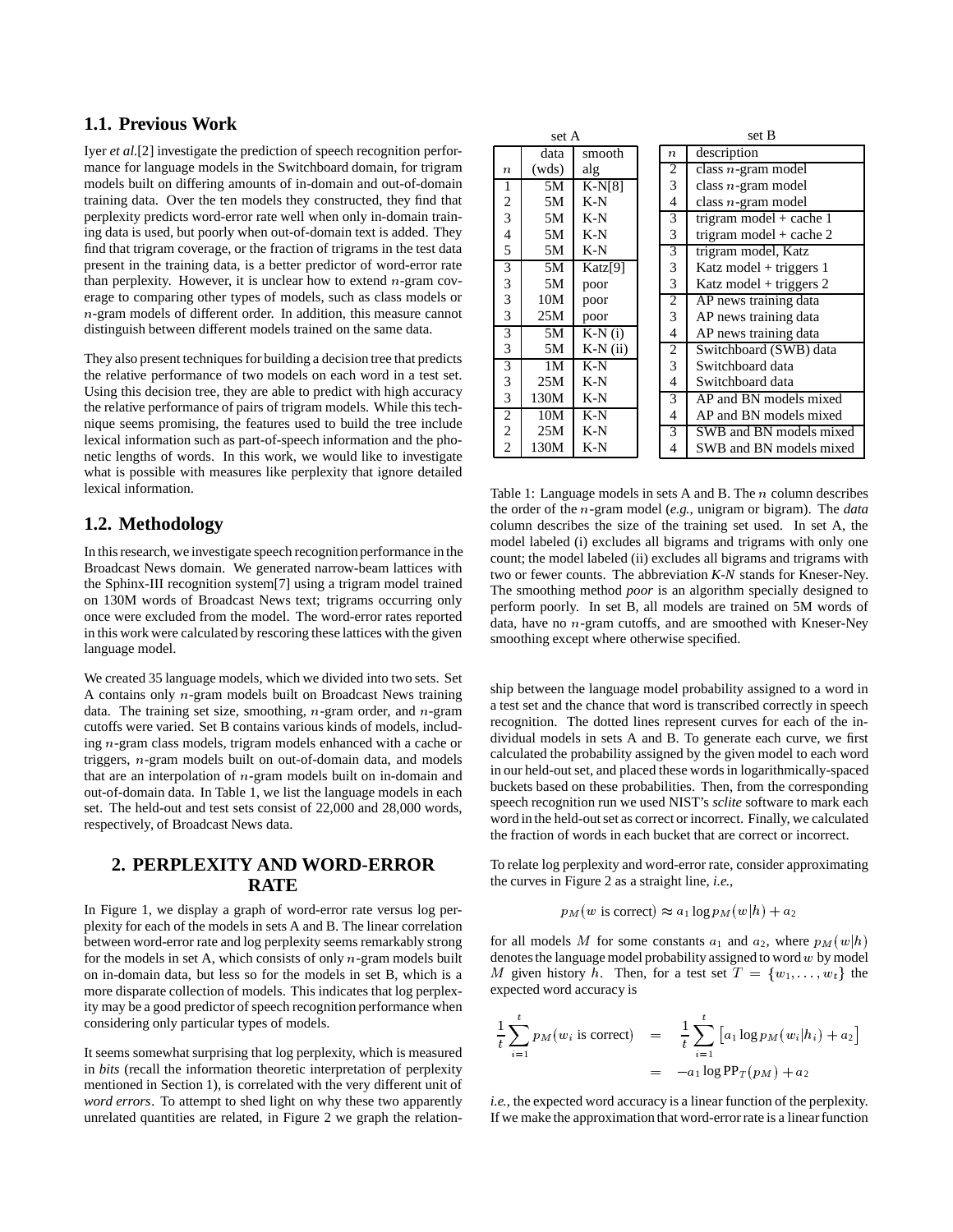

Figure 1: Word-error rate *vs.* log perplexity

of word accuracy, then we have that word-error rate is also a linear function of perplexity.

This analysis, while very rough, does lend some insight as to why perplexity and word-error rate are at all related, and suggests where perplexity might be improved and where the perplexity-WER relationship might break down. For example, it is clear that the linear approximation is poor for very low probabilities, where the probability of correctness is predicted to be less than zero.

#### **3. EXTENDING PERPLEXITY**

## **3.1. Modeling the Relation between Language Model Probability and Word Accuracy**

One natural technique to try given the analysis in Section 2 is to use the functions displayed in Figure 2 to estimate word-error rate. That is, since our use of log perplexity to predict word-error rate can be viewed as being based on a hypothesis that these functions are linear, we might do better with an empirically-estimated function. To implement this technique, for each model we calculated the probability assigned to each word in our test set and placed these words into log-spaced buckets based on these probabilities. We calculated the average over all curves in Figure 2 to estimate the fraction of words correct in each bucket, and collated results over all buckets to get a final estimate of word accuracy. We subtract from 1 to produce an estimate of word-error rate, and call this measure *M-ref*. We graph this value versus real word-error rate in Figure 3 for set B.



Figure 2: Probability of a word being correct in speech recognition given its language model probability. Each line represents one of the language models in sets A and B.

To quantify the correlation between different metrics with word-error rate, we calculate the *linear correlation coefficient* (or *Pearson's* r) measuring the degree of linear correlation; the *Spearman rank-order correlation coefficient* measuring how well the *ranks* of models linearly correlate; and *Kendall's*  $\tau$  measuring how well the relative performance of pairs of models is predicted. In Table 2, we display these correlations for perplexity and *M-ref* versus word-error rate. For set A, perplexity correlates with word-error rate better than measure *M-ref* according to all three measures, while for set B measure *M-ref* is marginally better.

#### **3.2. Using Additional Information**

Perplexity and *M-ref* depend only on the probabilities of words in the test set, which in speech recognition is simply the reference transcript. However, word-error rate depends also on the probabilities assigned to *incorrect* hypotheses; in particular, errors occur when an incorrect hypothesis outscores the correct hypothesis. For example, it seems intuitive that errors are more likely to occur when many incorrect words are assigned large language model probabilities.



Figure 3: Word-error rate *vs.* measure *M-ref* on set B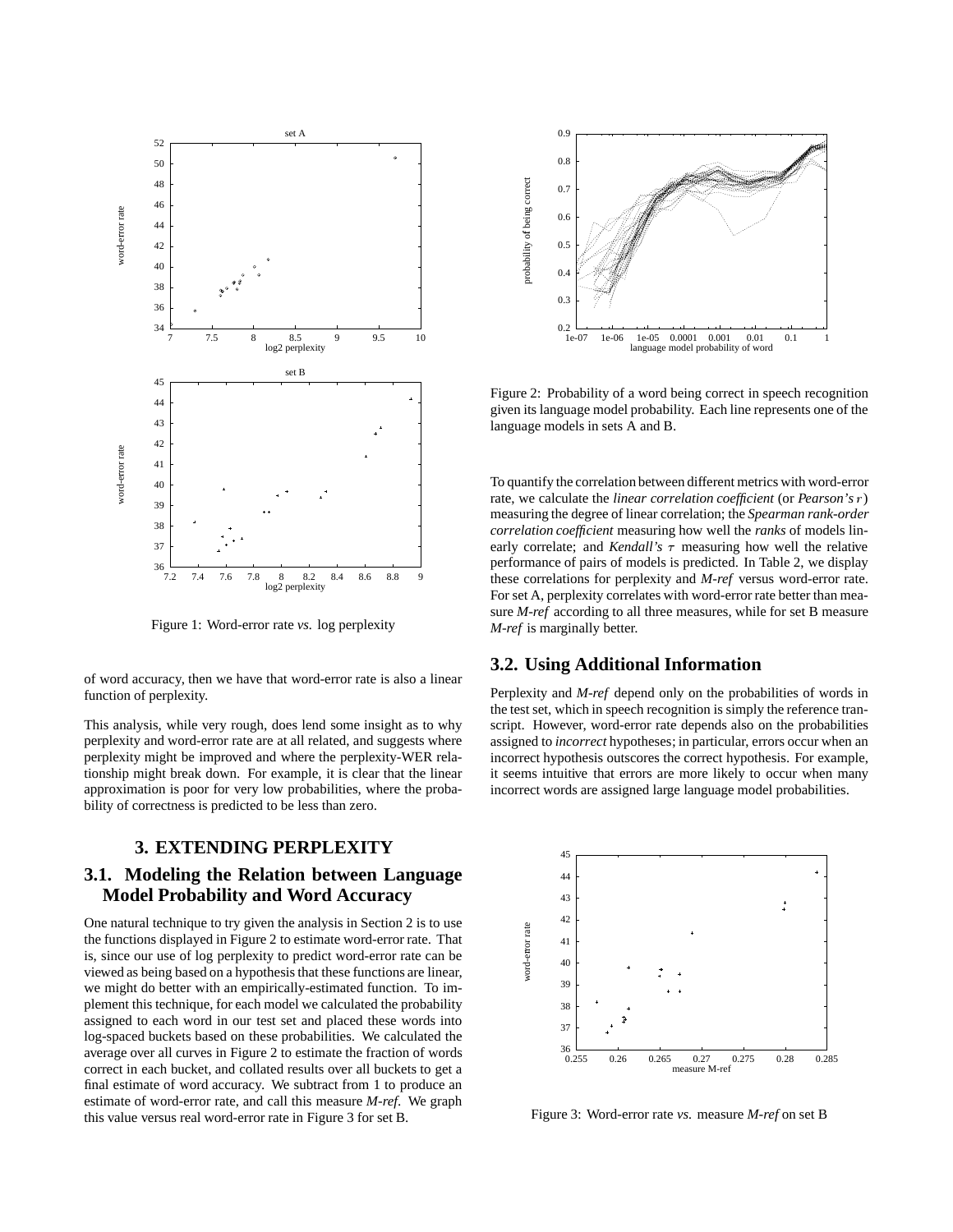|       | set A  |      |      | set B  |      |      |
|-------|--------|------|------|--------|------|------|
|       | linear | rank | pair | linear | rank | pair |
| PP    | 0.99   | 0.97 | 0.88 | 0.92   | 0.80 | 0.69 |
| M-ref | 0.94   | 0.80 | 0.68 | 0.93   | 0.86 | 0.69 |

Table 2: Correlations of perplexity and measure *M-ref* with worderror rate

We considered two methods for estimating the effect of overall language model probabilities on word-error rate: first, we examined the relationship between the *absolute* language model probability assigned to a word and the frequency with which that word occurs as an error in speech recognition; and secondly, we examine this relationship except using the *relative* language model probability of a word as compared to the probability assigned to the correct word. When we say a word occurs as an error, we mean that the word occurred in the transcription hypothesized by the speech recognizer but was marked as incorrect in word-error rate scoring. It is likely that both absolute and relative probabilities are relevant in determining how frequently a word occurs as an error: if the correct hypothesis has a very high score, then relative probability is probably more important; otherwise, absolute probability may play a larger role.

To estimate the relation between absolute probability and error frequency, we calculated the language model probability assigned to each word in the hypothesis for each utterance in our held-out set. We placed each word deemed incorrect by *sclite* in logarithmicallyspaced buckets according to language model probability, to find the frequency of errors in each bucket. To estimate the frequency of words occurring in each bucket in the language model, we evaluated the given language model over all words in the vocabulary over our held-out set; *i.e*., for held-out data  $T = \{w_1, \ldots, w_t\}$  we evaluated probabilities of the form  $p(w|w_1 \cdots w_{i-1})$  for all  $i \in \{1, \ldots, t\}$ and all words  $w$ . Dividing the errors per bucket by the total number of words in each bucket yields an estimate of the probability of a word occurring as an error given its language model probability; this



Figure 4: Relation between language model probability of a word and the frequency with which the word occurs as an error. Each line represents one of the language models in sets A and B.



Figure 5: Relation between language model probability of a word relative to the correct word and the frequency with which the word occurs as an error

quantity is graphed in Figure  $4<sup>1</sup>$ . The different lines correspond to each individual model. It is interesting to note the small variation between the curves for each model, as well as the linearity of the curves as plotted in log-log scale.

 above, we produce the graph displayed in Figure 5. Again, the curves To estimate the relation between *relative* probability and error frequency, we used a similar procedure as for absolute probability except that in each step, instead of bucketing by absolute probability we bucket by the ratio between the probability of the given word and the "correct" word. In order to determine the "correct" word, we only consider substitution errors in this analysis. In calculating the language model probability of the correct word, we use the same history as was used to calculate the language model probability of the given word. Then, using a similar procedure as was described are quite linear (in log-log space) and tightly packed, though not as tightly as in the previous graph.

We can use these graphs to create new metrics that approximate word-error rate. Since this information is largely orthogonal with perplexity, itmay be possible to combine the two to achieve a stronger metric. We have yet to explore this avenue.

### **4. ARTIFICIAL LATTICES**

Instead of predicting speech recognition performance by examining basic features of a language model such as perplexity, another approach is to attempt to mimic the process of calculating word-error rate, except without using a speech recognizer. In this section, we discuss methods for artificially generating speech recognition lattices. Word-error rates calculated on these artificial lattices can be used to evaluate language models, and we describe a method for constructing lattices such that these *artificial word-error rates* correlate well with word-error rates calculated on genuine lattices. In addition, the lattices constructed are very narrow, so that artificial

<sup>&</sup>lt;sup>1</sup>It is unclear how to count how often a word *occurs* in each bucket; *e.g.*, during speech recognition, language model probabilities for a word may be estimated multiple times at each position in the utterance with different histories. For the purposes of this calculation, we pretend that a total of  $|V|$  words "occur" at each word position in an utterance where V is the vocabulary used, and normalize accordingly.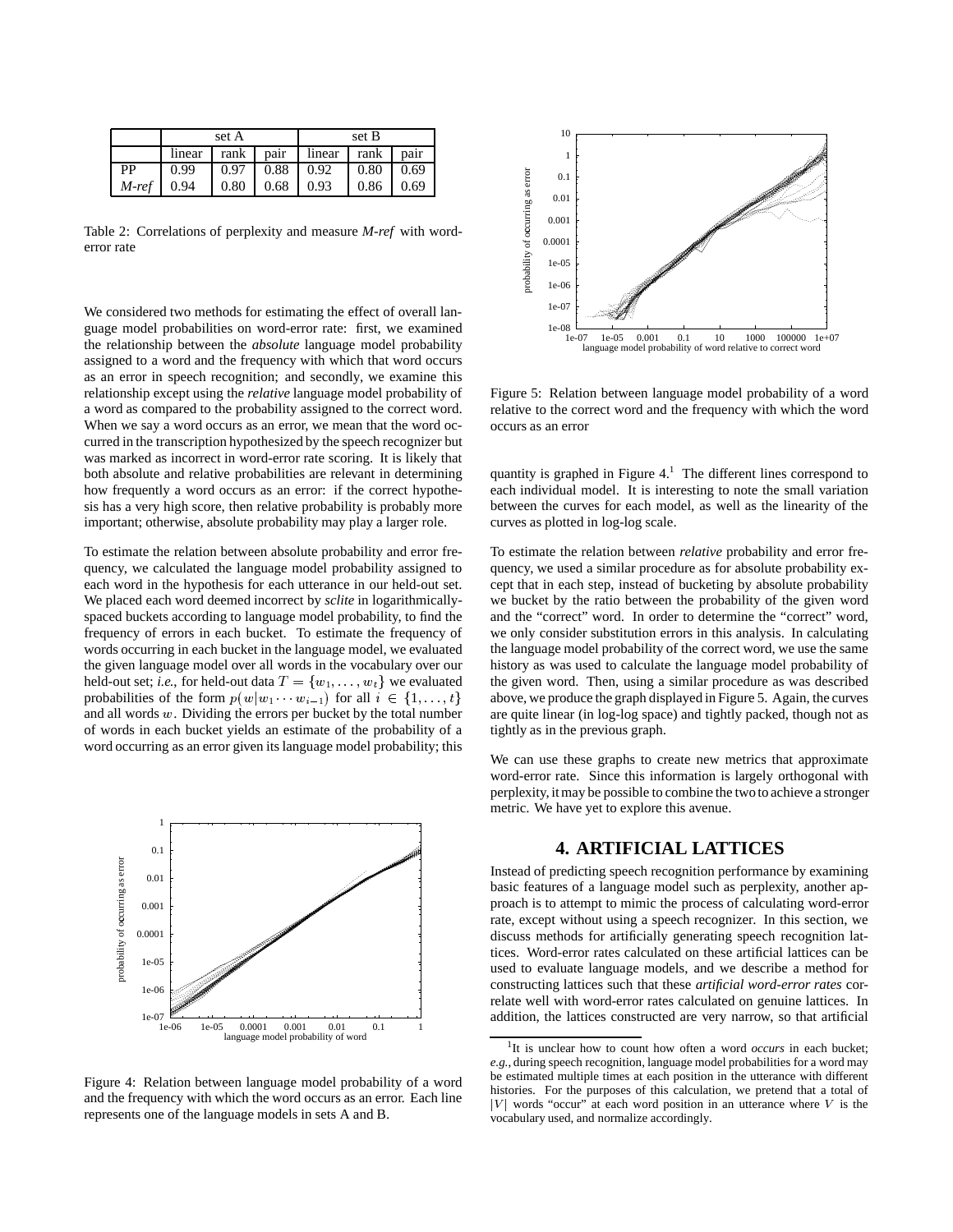

Figure 6: An example artificial lattice for the utterance *yo yo yo*

word-error rates can be calculated quickly.

In generating lattices, we have made several simplifying assumptions, and have found that the method still works well. First, we assume that the correct hypothesis is always in the lattice. Secondly, we assume that all words in a lattice are perfectly time-aligned with the correct hypothesis; *i.e.*, all words in a lattice have the same begin and end times as a word in the correct hypothesis— only substitution errors are considered. One advantage of this assumption is that all hypotheses are the same length in words, and an insertion penalty has no effect and can be ignored. Thirdly, we assume that there will be a few words that will be acoustically confusable with each word in the correct hypothesis, and that these words will have the same acoustic score as the correct word. This is equivalent to only including "acoustically confusable" words at each position in the lattice, and setting all acoustic scores to zero. With this assumption, the language weight becomes irrelevant since all hypotheses have the same acoustic score.

Our algorithm for generating a lattice on a test-set utterance is as follows. We begin with a lattice that just contains the correct path. The start frames and end frames of each word are unimportant, since all words in the lattice will be time-aligned. Then, for each word in the utterance, we randomly generate (according to a distribution to be specified)  $k$  words that occur in the same position (*i.e.*, have the same begin and end times). Typically, we have taken  $k$  to be about 9. All acoustic scores are set to zero. In Figure 6, we show an artificial lattice for the utterance *yo yo yo* with  $k = 2$ .

To generate the words that are "acoustically confusable" with each word in the utterance, one possibility isto determine which words are acoustically nearby. However, we make the assumption that whether we choose randomwords or genuinely acoustically confusable words will not affect word-error rate, and use a single probability distribution to generate alternatives for all words. One distribution that seems reasonable to use is the unigram distribution  $p_U(w)$ , which just reflects the frequency of words  $w$  in the training text. We have found empirically that distributions of the form  $p_U(w)^\alpha$  produce latticesthat do well in predicting actual word-errorrate, where the value  $\alpha = 0.5$  has worked well in both Broadcast News and Switchboard experiments.

Using the value  $k = 9$ , we generated artificial lattices over our entire test set. We calculated word-error rates on these artificial lattices for all of our models in sets A and B, and in Figure 7 we display a graph of artificial word-error rate *vs.* actual word-error rate over these models. In Table 3, we display the correlation between artificial word-error rate and actual word-error rate. Perplexity is marginally better on set A, but artificial word-error rate is substantially superior on set B, the motley mix of models.

We have also performed experiments on the Switchboard task using lattices generated by the Janus speech recognition system[10].



Figure 7: Actual word-error rate *vs.* artificial word-error rate for models in sets A and B

Generating artificial lattices with the values  $k = 3$  and  $\alpha = 0.5$ , we compared the correlation between perplexity and artificial worderror rate with actual word-error rate over nine  $n$ -gram models. The  $n$ -gram models were built with varying training data sizes, count cutoffs, smoothing, and  $n$ -gram order. In Table 3, we display the correlations for perplexity and artificial word-error rate; artificial word-error rate is superior on this data set.

In terms of computation, we compare the different metrics through the language model probability evaluations required per word in the test set. Perplexity requires only one language model evaluation per

Broadcast News set A set B linear rank pair linear rank pair PP  $\begin{array}{|c|c|c|c|c|c|c|c|c|} \hline 0.99 & 0.97 & 0.88 & 0.92 & 0.80 & 0.69 \ \hline \end{array}$ AWER | 0.99 | 0.96 | 0.86 | 0.96 | 0.86 | 0.74

| Switchboard |        |      |      |  |
|-------------|--------|------|------|--|
|             | linear | rank | pair |  |
| <b>PP</b>   | 0.85   | 0.73 | 0.56 |  |
| AWER        | 0.93   | 0.83 | 0.67 |  |

Table 3: Correlations of perplexity and artificial word-error rate with actual word-error rate